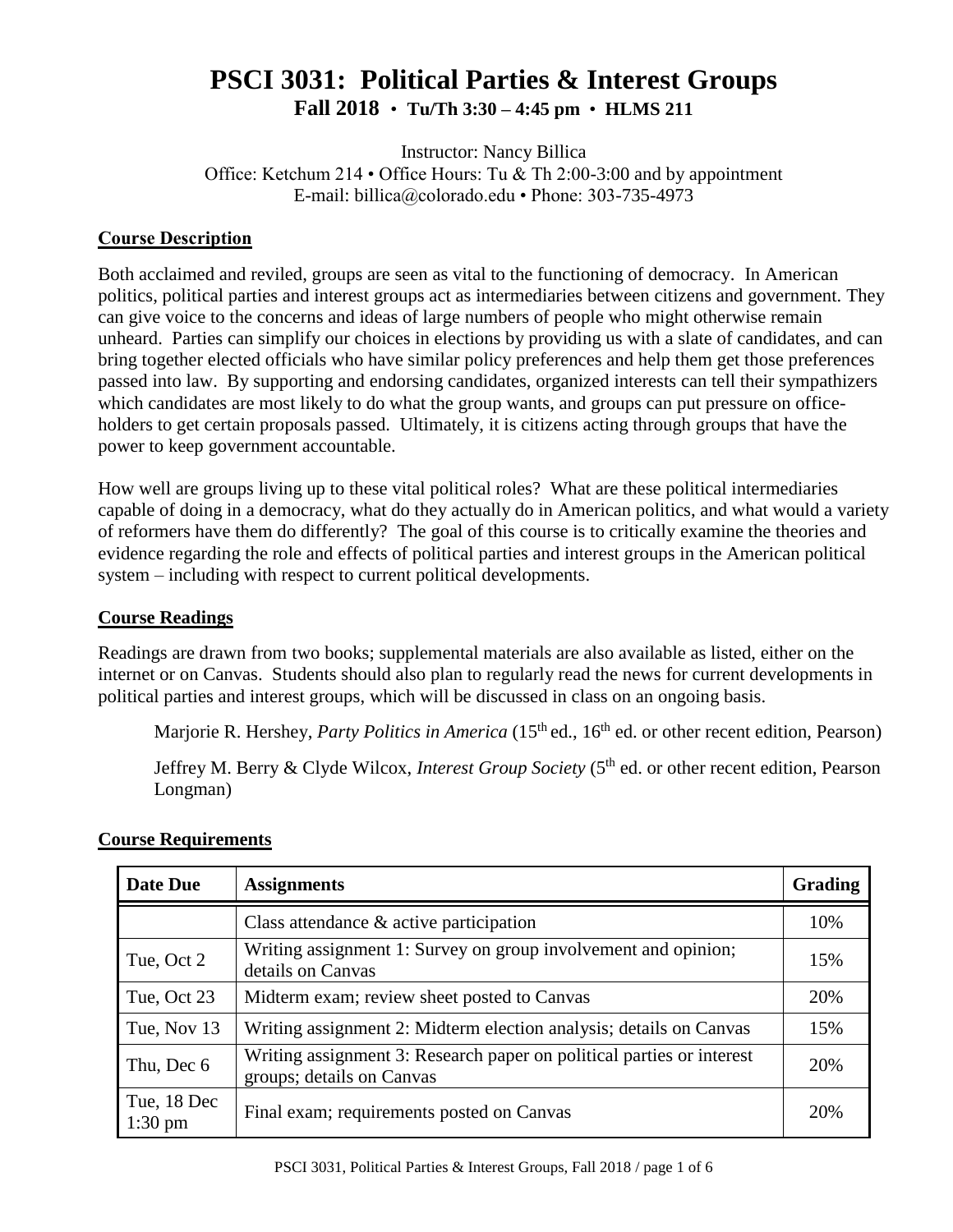# **Class & University Policies & Expectations**

- **Classroom etiquette:** The basic rule is one of respect. The goal is to create a community where all feel free to participate in classroom discussion and are open to the ideas and contributions of others. We should expect to disagree with each other on at least some issues of debate, but discussion and disagreement must be expressed in a manner that recognizes the dignity of all and is open to learning from other perspectives. Disrespectful language and/or behavior will not be tolerated.
- **Use of technology in the classroom:** Laptop computers and other electronic devices distract from the classroom learning environment and thus are not to be routinely used in class without the prior consent of the instructor.
- Attendance & participation: It is assumed that all students are enrolled with the goal of gaining maximum value from the course and will thus be in regular attendance and actively engaging with the material. Regular attendance means arriving on time, remaining for the entire class session, and avoiding unnecessary absences (more than 2 unexcused absences will negatively affect your grade). Active engagement means being attentive, asking and answering questions in the classroom and regularly participating in group discussions.
- **Assignments:** Students are responsible for ensuring that assignments are successfully submitted to Canvas on time and accessible for grading purposes (submitted in .doc, .docx or .pdf formats). If you're having trouble with Canvas, you may submit a back-up copy of assignments via email as well. Assignments are due on the due dates. Students with legitimate, documented reasons for missing an exam or assignment deadline should consult with the professor prior to the due date for alternative arrangements and exemption from late penalties. In the absence of a pre-approved exception or documented emergency, late penalties apply, with deductions, as follows: Same day, after class begins: -10%; next day: -20%; each day thereafter, an additional 10% deduction, with papers 4 or more days overdue given 50% credit.
- **Accommodation for Disabilities:** If you qualify for accommodations because of a disability, please submit your accommodation letter from Disability Services to your faculty member in a timely manner so that your needs can be addressed. Disability Services determines accommodations based on documented disabilities in the academic environment. Information on requesting accommodations is located on the [Disability Services website.](http://www.colorado.edu/disabilityservices/students) Contact Disability Services at 303-492-8671 or [dsinfo@colorado.edu](mailto:dsinfo@colorado.edu) for further assistance. If you have a temporary medical condition or injury, see [Temporary Medical Conditions](http://www.colorado.edu/disabilityservices/students/temporary-medical-conditions) under the Students tab on the Disability Services website.
- **Classroom Behavior:** Students and faculty each have responsibility for maintaining an appropriate learning environment. Those who fail to adhere to such behavioral standards may be subject to discipline. Professional courtesy and sensitivity are especially important with respect to individuals and topics dealing with race, color, national origin, sex, pregnancy, age, disability, creed, religion, sexual orientation, gender identity, gender expression, veteran status, political affiliation or political philosophy. Class rosters are provided to the instructor with the student's legal name. I will gladly honor your request to address you by an alternate name or gender pronoun. Please advise me of this preference early in the semester so that I may make appropriate changes to my records. For more information, see the policies on [classroom behavior](http://www.colorado.edu/policies/student-classroom-and-course-related-behavior) and the [Student Code of Conduct.](http://www.colorado.edu/osccr/)
- **Honor Code:** All students enrolled in a University of Colorado Boulder course are responsible for knowing and adhering to the Honor Code. Violations of the policy may include: plagiarism, cheating, fabrication, lying, bribery, threat, unauthorized access to academic materials, clicker fraud, submitting the same or similar work in more than one course without permission from all course instructors involved, and aiding academic dishonesty. All incidents of academic misconduct will be reported to the Honor Code [\(honor@colorado.edu\)](mailto:honor@colorado.edu); 303-492-5550). Students who are found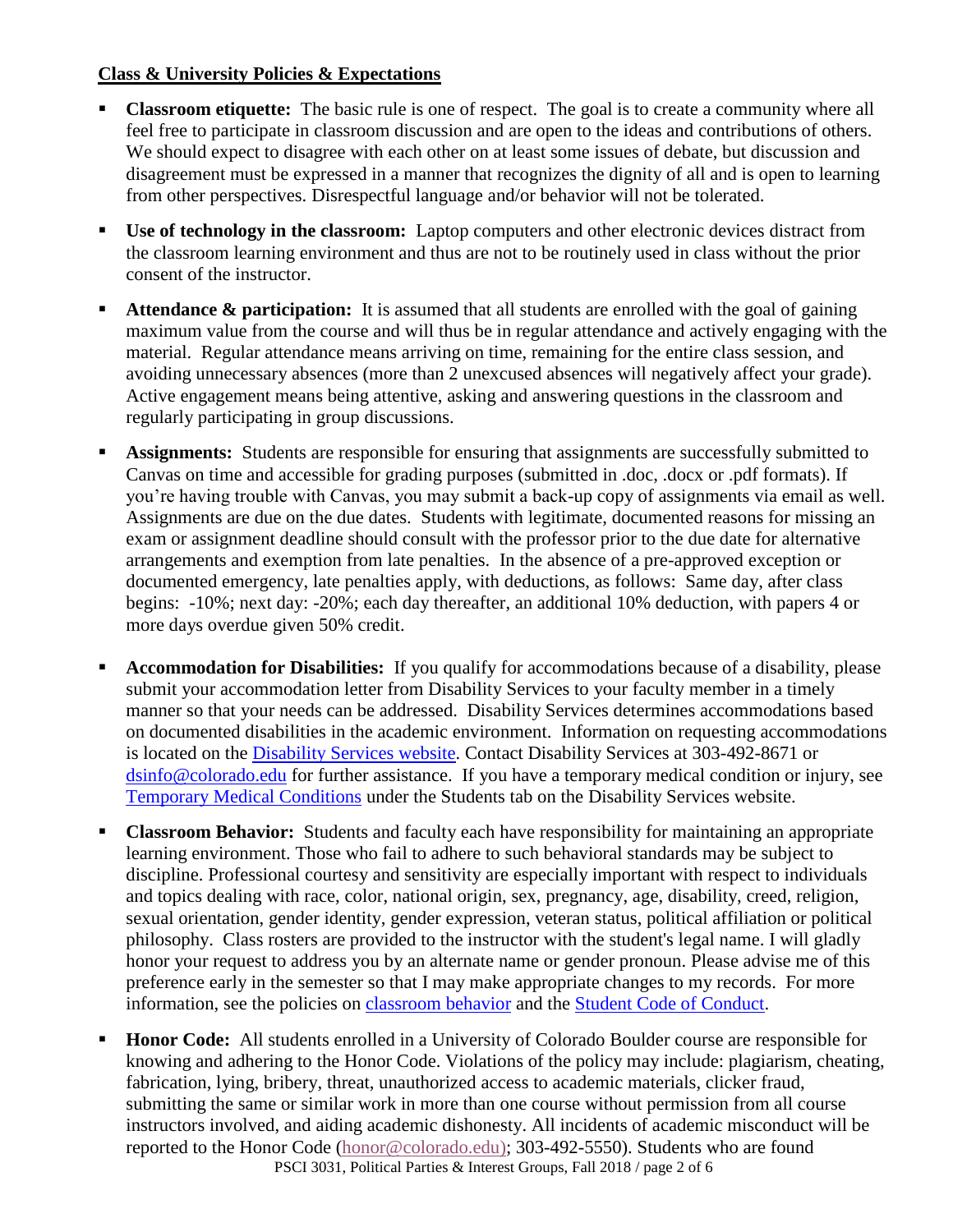responsible for violating the academic integrity policy will be subject to nonacademic sanctions from the Honor Code as well as academic sanctions from the faculty member. Additional information regarding the Honor Code academic integrity policy can be found at the [Honor Code Office website.](https://www.colorado.edu/osccr/honor-code)

 **Sexual Misconduct, Discrimination, Harassment and/or Related Retaliation:** The University of Colorado Boulder (CU Boulder) is committed to fostering a positive and welcoming learning, working, and living environment. CU Boulder will not tolerate acts of sexual misconduct (including sexual assault, exploitation, harassment, dating or domestic violence, and stalking), discrimination, and harassment by members of our community. Individuals who believe they have been subject to misconduct or retaliatory actions for reporting a concern should contact the Office of Institutional Equity and Compliance (OIEC) at 303-492-2127 or cureport@colorado.edu. Information about the OIEC, university policies, [anonymous reporting,](https://cuboulder.qualtrics.com/jfe/form/SV_0PnqVK4kkIJIZnf) and the campus resources can be found on the [OIEC](http://www.colorado.edu/institutionalequity/)  [website.](http://www.colorado.edu/institutionalequity/)

Please know that faculty and instructors have a responsibility to inform OIEC when made aware of incidents of sexual misconduct, discrimination, harassment and/or related retaliation, to ensure that individuals impacted receive information about options for reporting and support resources.

 **Religious Holidays:** Campus policy regarding religious observances requires that faculty make every effort to deal reasonably and fairly with all students who, because of religious obligations, have conflicts with scheduled exams, assignments or required attendance. Please let me know as soon as possible of any schedule conflicts – before missing class or assignments. See *[campus policy](http://www.colorado.edu/policies/observance-religious-holidays-and-absences-classes-andor-exams)  [regarding religious observances](http://www.colorado.edu/policies/observance-religious-holidays-and-absences-classes-andor-exams)* for full details.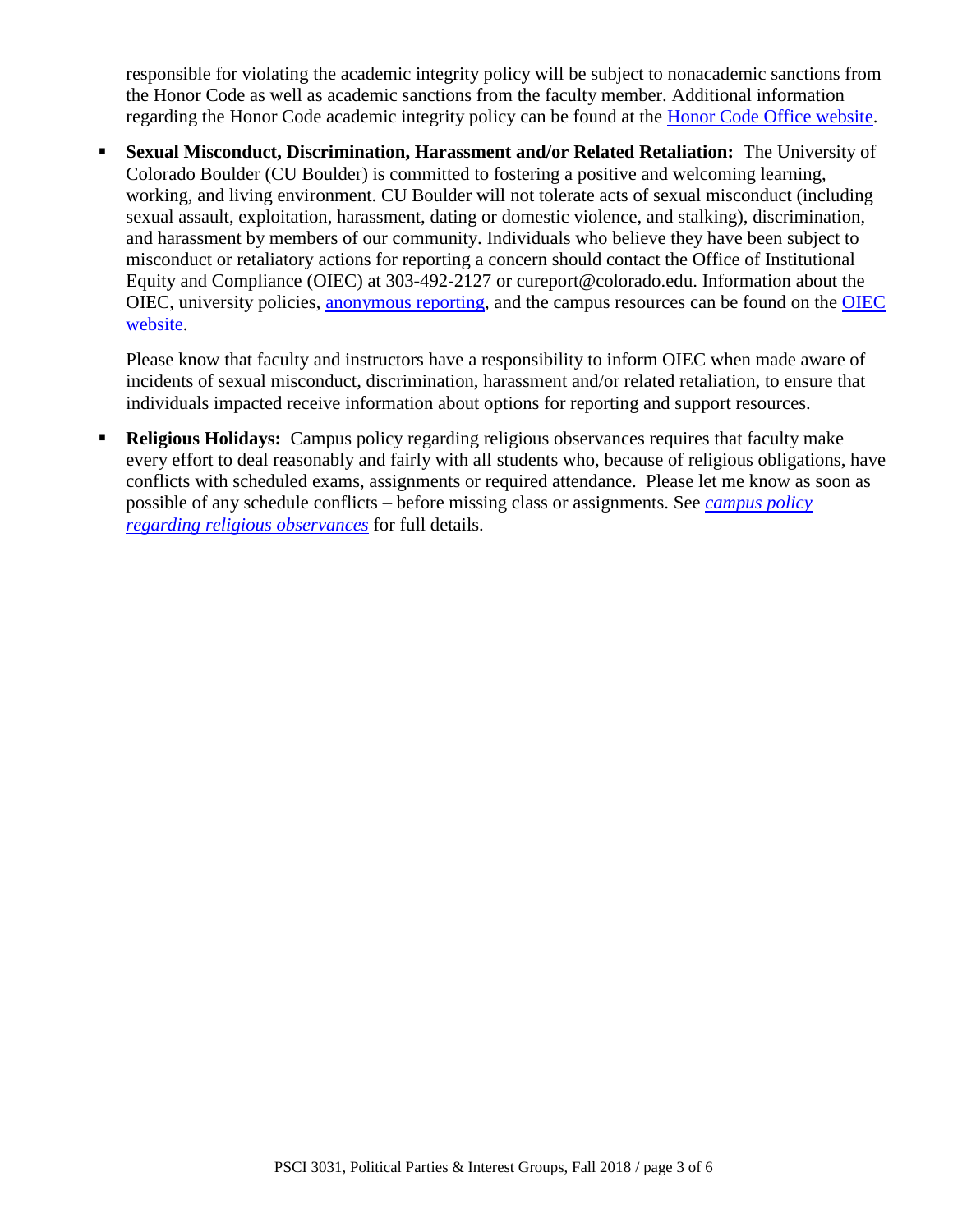# **PSCI 3031, Political Parties & Interest Groups CLASS SCHEDULE & ASSIGNMENTS**

*\*\*\* subject to change \*\*\**

# **Week 1, Aug 28 & 30: Introduction; what is the role of groups in American politics?** Reading:

- $\blacksquare$  Hershey, Chap 1
- Berry & Wilcox, Chap 1

# **Week 2, Sept 4 & 6: Effects of groups in American politics – good or bad?**

Reading:

- James Madison (1787), Federalist 10, "The Utility of the Union as a Safeguard Against Domestic Faction and Insurrection (continued)," available at<http://www.constitution.org/fed/federa10.htm>
- George Washington's Farewell Address (1796), on Canvas.
- Alexis de Tocqueville (1840), "Of the Use Which the Americans Make of Public Associations in Civil Life," Chapter 5 in Volume 2, Part 2 of *Democracy in America*; on Canvas.

# **Week 3, Sept 11 & 13: Deciphering the nature of contemporary political party politics**

Reading:

- Hershey, Chaps  $2 \& 6$
- Lee Drutman, "Political Divisions in 2016 and Beyond: Tensions Between and Within the Two Parties," a research report from the Democracy Fund Voter Study Group, June 2017; on Canvas.
- Doug Sosnik, "Why Congress Rolls Over for Trump," *Politico Magazine,* 2 August 2018; on Canvas.

Recommended:

- Podcast: Aspen Ideas Festival, "The Future of the Republican Party," 1 August 2018, available at [https://www.aspenideas.org/blog/podcast-future-republican-party.](https://www.aspenideas.org/blog/podcast-future-republican-party)
- Podcast series: Crooked Media and Two-Up, The Wilderness series on the history and future of the Democratic Party, available at [https://crooked.com/podcast-series/thewilderness/.](https://crooked.com/podcast-series/thewilderness/)
- Podcast: Heather Cox Richardson on Ben Franklin's World, episode 042, "A History of the Republican Party," available at [https://www.benfranklinsworld.com/episode-042-heather-cox](https://www.benfranklinsworld.com/episode-042-heather-cox-richardson-a-history-of-the-republican-party/)[richardson-a-history-of-the-republican-party/.](https://www.benfranklinsworld.com/episode-042-heather-cox-richardson-a-history-of-the-republican-party/)

# **Week 4, Sept 18 & 20: Polarization: electoral and political divide**

Reading:

- Hershey, Chaps  $5 & 8$
- Take a look at recent polling by the Pew Research Center on U.S. Political Parties at [http://www.pewresearch.org/topics/u-s-political-parties/2018/.](http://www.pewresearch.org/topics/u-s-political-parties/2018/) Interesting findings? Recommended:

 Podcast: The Ezra Klein Show, "The Surprising Story of How American Politics Polarized," 30 July 2018, available at [https://art19.com/shows/the-ezra-klein-show/episodes/451c4c17-41bf-](https://art19.com/shows/the-ezra-klein-show/episodes/451c4c17-41bf-47b7-8eaf-bf8cfed6c45f)[47b7-8eaf-bf8cfed6c45f.](https://art19.com/shows/the-ezra-klein-show/episodes/451c4c17-41bf-47b7-8eaf-bf8cfed6c45f)

# **Week 5, Sept 25 & 27: Decentralized party organization**

Reading:

- Hershey, Chaps  $3 \& 4$
- Take a look at the Republican National Committee ( $\frac{https://www.gov.com/}{https://www.gov.com/}{and the Democratic}$ National Committee [\(https://www.democrats.org/\)](https://www.democrats.org/) websites. Compare visuals, stated values/principles, highlighted issues, etc.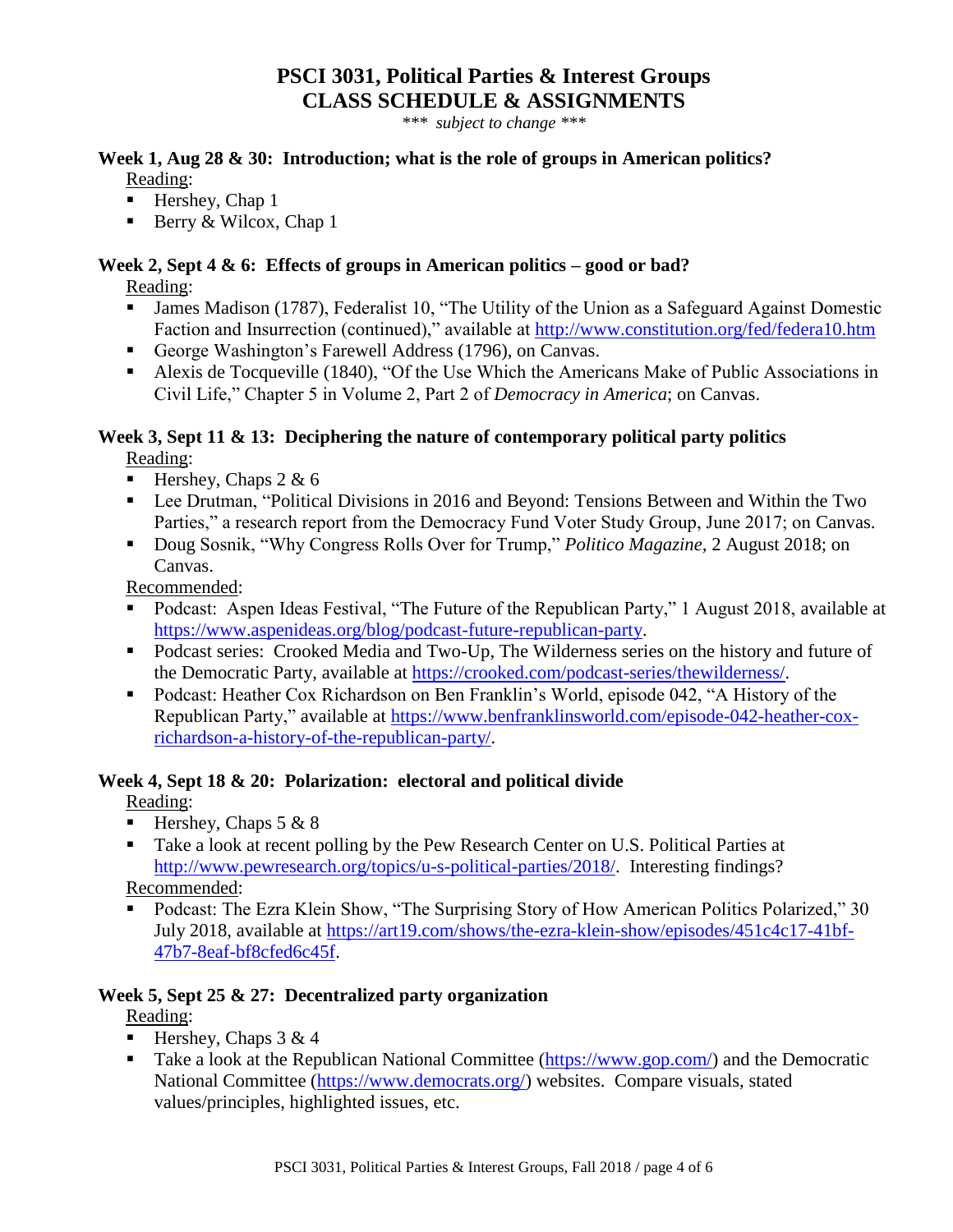#### **Week 6, Oct 2 & 4: Historic roots of the two-party system**

#### **Tuesday, Oct 2: Assignment 1 due to Canvas before class**

Reading:

Hershey, Chaps 9, 10  $& 11$ 

#### **Week 7, Oct 9: Party organizational structure**

#### **Oct 11: No class**

#### Reading:

- Hershey, Chaps  $7 < 12$
- Sean Trende, Introduction & Chapter 12, "Beyond Realignment," in *The Lost Majority: Why the Future of Government is Up for Grabs – and Who Will Take It* (New York: Palgrave MacMillan, 2012); on Canvas.

### **Week 8, Oct 16 & 18: Why two parties?**

Reading:

- Amanda Skuldt, "Could a third-party candidate win the U.S. presidency? That's very unlikely," Monkey Cage Blog, *Washington Post*, 2 August 2016; on Canvas.
- Take a look at the funding records of the two major party organizations, compiled and made available by the Center for Responsive Politics, available at [https://www.opensecrets.org/parties/.](https://www.opensecrets.org/parties/) How do they compare? Any surprises?

#### **. Week 9**

# **Oct 23: MIDTERM EXAM**

# **Oct 25: Party in government**

Reading:

Hershey, Chaps 13 & 14

# **Week 10, Oct 30 & Nov 1: Party & voter choice**

Reading:

- $\blacksquare$  Hershey, Chap 15
- David Wasserman, "Hating Gerrymandering is Easy. Fixing It is Harder," The Gerrymandering Project, FiveThirtyEight, Jan 25, 2018; available at [https://fivethirtyeight.com/features/hating](https://fivethirtyeight.com/features/hating-gerrymandering-is-easy-fixing-it-is-harder/)[gerrymandering-is-easy-fixing-it-is-harder/](https://fivethirtyeight.com/features/hating-gerrymandering-is-easy-fixing-it-is-harder/)

Recommended:

■ Podcast: FiveThirtyEight "Gerrymandering Podcast" series available at <https://fivethirtyeight.com/tag/gerrymandering-podcast/>

#### **Week 11, Nov 6 & 8: Midterm elections 2018 and the future of political parties** Reading:

- $\blacksquare$  Hershey, Chap 16
- **Pay attention to midterm election results and news**